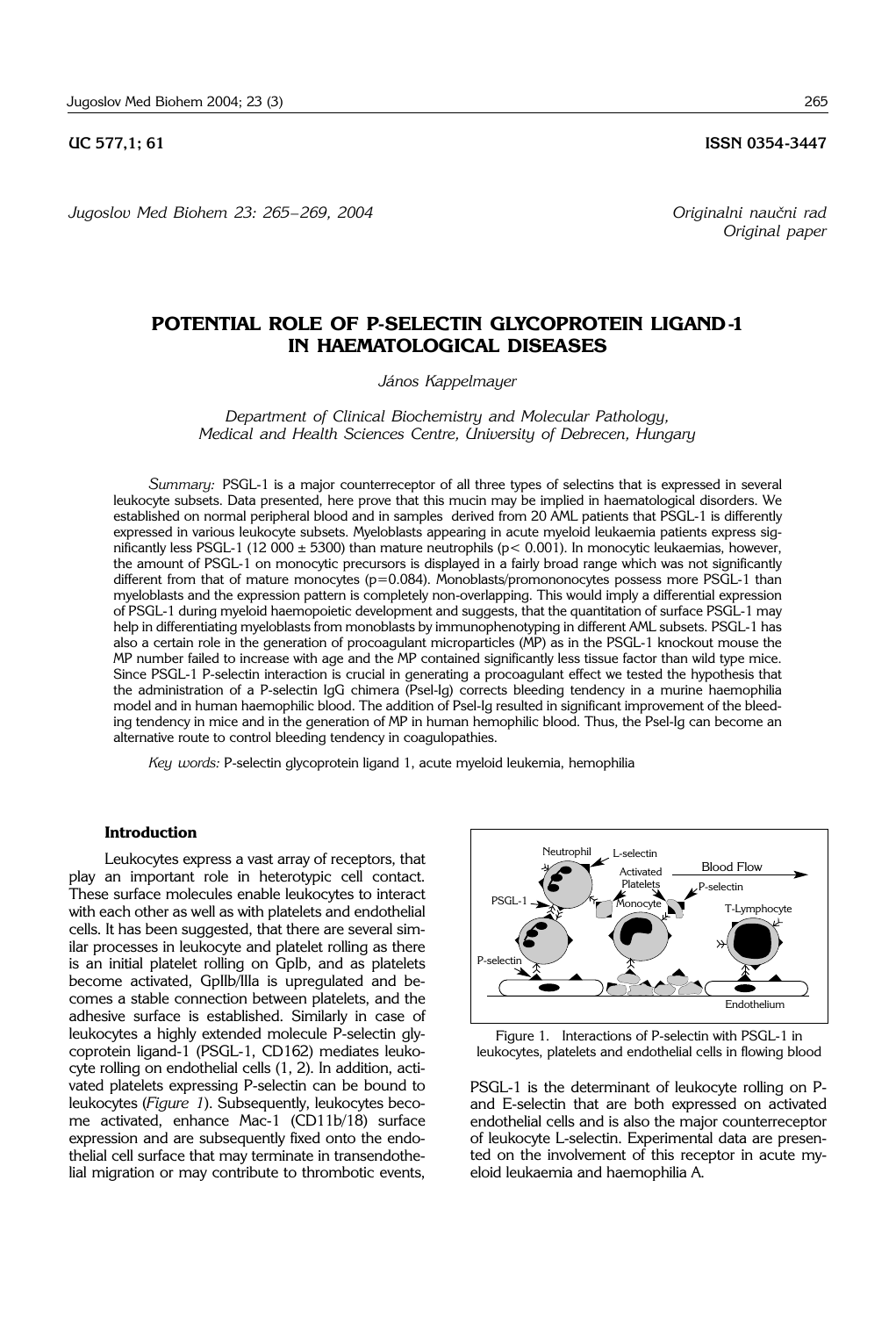#### **PSGL-1 and acute myeloid leukaemia**

In normal peripheral blood samples after labelling for PSGL-1, four populations can be differentiated on a sideward-scatter – FL1 plot (*Figure 2*). Beside neutrophils and monocytes two distinct lymphocyte populations can be identified: »PSGL-1 bright« and a»PSGL-1 dim« population. Contrary to normal neutrophils in AML blasts the expression of PSGL-1 (CD162) is significantly lower (*Figure 3*). On fluorescence and side scatter plots of AML bone marrow samples a similar distribution pattern could be observed on CD45-SSC and CD162-SSC plots. The mean fluorescence intensity (MFI) values could be established for the respective cell populations based on the CD162-SSC plots (*Figure 4*). We used precalibrated



Figure 2. Fluorescence versus sideward scatter plots of normal peripheral blood leukocytes after indirect labelling with PSGL-1. Four cell populations can be identified: granulocytes (PMN), monocytes (MO), a dim and a bright PSGL-1 lymphocyte population (Bright-Ly, Dim-Ly).



Figure 3. In some cases myeloblasts of AML samples express barely any PSGL-1, only a part of the myeloblasts are showing some labelling, while mature myeloid cells of the same sample express normal amount of PSGL-1.

beads (QIFI-kit, DAKO) to convert the observed MFI values to actual antibody binding capacities (ABC values) that directly correspond to the PSGL-1 copy number. By using triple color staining (CD3FITC/ CD19PE/CD56PE-Cy5) we found that the percentage of »PSGL-1 bright« population of the lymphocyte gate equalled with that of the CD3+ population, while the ratio of »PSGL-1 dim« population equalled with the sum of CD19+ and CD56+ lymphocytes. Thus, »PSGL-1 bright« lymphocytes are T-cells, while »PSGL-1 dim« lymphocytes are B-cells and NK-cells. The distribution of PSGL-1 on monocytes and neutrophils were unimodal and the variance in PSGL-1 labelling as determined by the variation coefficient (CV) of the MFI of PL-1 labelling was significantly smaller than that of T-cells (*Table I*). We hypothesized, that as the amount of PSGL-1 is different on mature and immature myeloid cells, low PSGL-1 expression



Figure 4. Fluorescence versus sideward scatter of normal bone-marrow cells. Populations than can clearly be differentiated on the fluorescence versus sideward-scatter plots largely overlap on conventional FS-SS dot plots. The histograms show the PSGL-dim (R1) and PSGL-bright (R2) lymphocyte populations and the decreasing order of PSGL expression on monocytes/monoblasts (R3), mature myeloid cells (R4) and myeloblasts (R5).

Table I Labelling characeristics of normal peripheral blood leukocytes for PSGL-1

|                    | ABC (mean $\pm$ SD)   | CV of MFI (%) |
|--------------------|-----------------------|---------------|
| <b>Neutrophils</b> | $26\,500 \pm 4\,500$  | 17            |
| Monocytes          | $47200 \pm 9900$      | 21            |
| T-cells            | $38\,200 \pm 26\,000$ | 68            |
| $B + NK$ cells     | $2.600 + 1.500$       | 58            |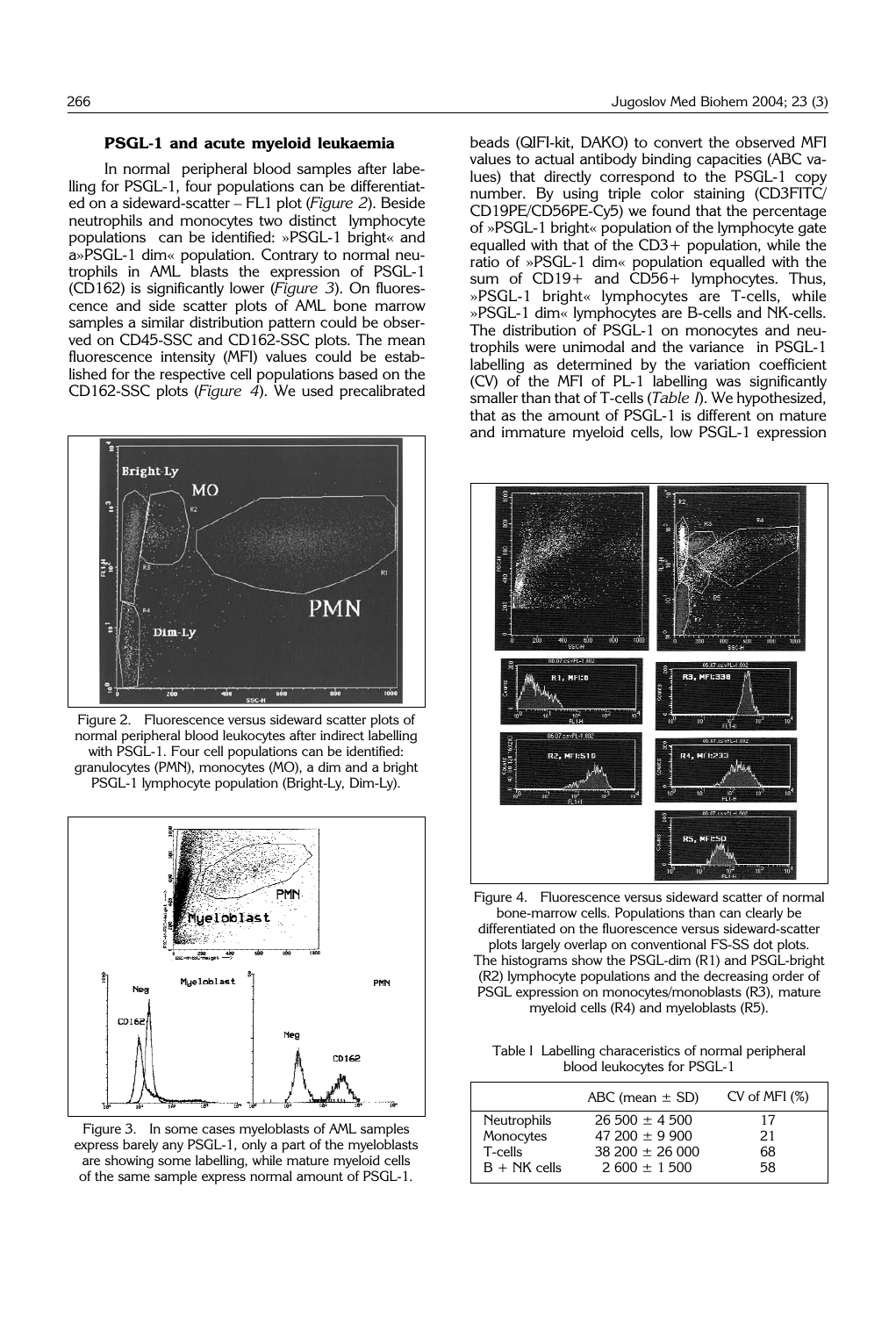Table II Labelling characeristics of immature myeloid cells for PSGL-1

|                                                 | ABC (mean $\pm$ SD) CV of MFI (%) |    |
|-------------------------------------------------|-----------------------------------|----|
| Myeloblasts ( $n = 15$ )<br>biphenotypic blasts | $12000 \pm 5300$                  | 44 |
| $(n = 2)$<br>Promonocytes/                      | $6000 + 3100$                     | 52 |
| Monoblasts ( $n = 9$ )<br>Promyelo/myelo        | $41,000 + 20,100$                 | 49 |
| /metamyelo ( $n = 3$ )                          | $19000 \pm 7100$                  | 37 |



Figure 5. PSGL-1 is demonstrated in an AML M2 sample by three-colour analysis. On all plots the vertical axis (FL-2) is the labelling for PSGL-1 using PE-conjugated antiCD162 antiody. PSGL-1 dim staining is coexpressed with CD7 and CD34 positivity and with CD45dim staining.

may be a marker for acute myeloid leukaemias (AML). We analyzed 20 de novo AML samples and all were positive for CD33 and nearly all for CD13 and HLA-DR. In AML samples blast cells were identified by their low SSC and CD45 dim staining as previously described (3). This population was then backgated to the FSC-SSC plot and the PSGL-1 expression was determined. It was found that PSGL-1 (CD162) expression paralleled partly with CD45 expression and the number of CD162 on myeloblasts was significantly less than on mature myeloid cells. In samples containing mature myeloid cells and myeloblasts a clearcut difference could be observed in PSGL-1 expression where in some cases PSGL-1 expression in malignant CD34+ cells was barely detectable. Overall, myeloblasts appearing in acute myeloid leukemia patients expressed significantly less PSGL-1 on their surfaces than mature neutrophils ( $p < 0.001$ ). In monocytic leukaemias, however, monocytic precursors displayed CD162 expression in a fairly broad range, that did not prove to be significantly different from that of mature monocytes  $(p=0.084)$ . Three samples were examined in the accelerated phase of chronic myeloid leukaemia enabling us to identify PSGL-1 expression on a mixture of promyelocytes, myelocytes and metamyelocytes. The average number of receptors in these cells was between myeloblasts and mature myeloid cells. The variance in PSGL-1 labelling as determined by the CV of MFI values was much larger for leukaemic cells than in mature granulocytes and monocytes. (*Table II*). When a

directly conjugated monoclonal antibody (CD162-PE) was used instead of indirect labeling the most informative staining combinations were that of CD34, CD45 and CD7 (*Figure 5*). These data demonstrate a differential expression of PSGL-1 during myeloid haematopoietic development and suggests that quantification of surface PSGL-1 may help in differentiating myeloblasts from monoblasts by immunophenotyping in different AML subsets (4).

#### **PSGL**-**1 and haemophilia A**

It has been previously shown that elevated levels of soluble P-selectin can contribute to thrombotic processes (5, 6). Thus, we used a chimera generated by the fusion of a part of the soluble P-selectin to the Fc portion of human IgG and introduced these Psel-Ig chimeras to wild type and PSGL-1 knockout (PSGL-1 -/-) mice. In addition, we also added human Psel-Ig chimeras to human blood samples and examined the procoagulant effect by looking at the whole blood clotting time and the plasma clotting time (*Figure 6*). We found that Psel-Ig (black bars) in human blood significantly shortened both clotting times compared to a control IgG (white bars) that was dependent on PSGL-1 since the effect could be abolished by the neutralizing antibody PSG3. In the mouse *in vivo* studies, it was found that the number of microparticles (MP) is similar to the wild type and PSGL-1 -/- mice in younger animals; however, in older mice there is an upregula-



Figure 6. Whole blood and plasma clotting times from 5 normal donors were incubated at 37 °C with human P-sel Ig (black bars) or IgG (white bars). Both clotting times were reduced significantly after 6 hours (\*p<0.05, \*\*p<0.005). The lower panels show that this effect can be inhibited by a blocking antibody to PSGL-1.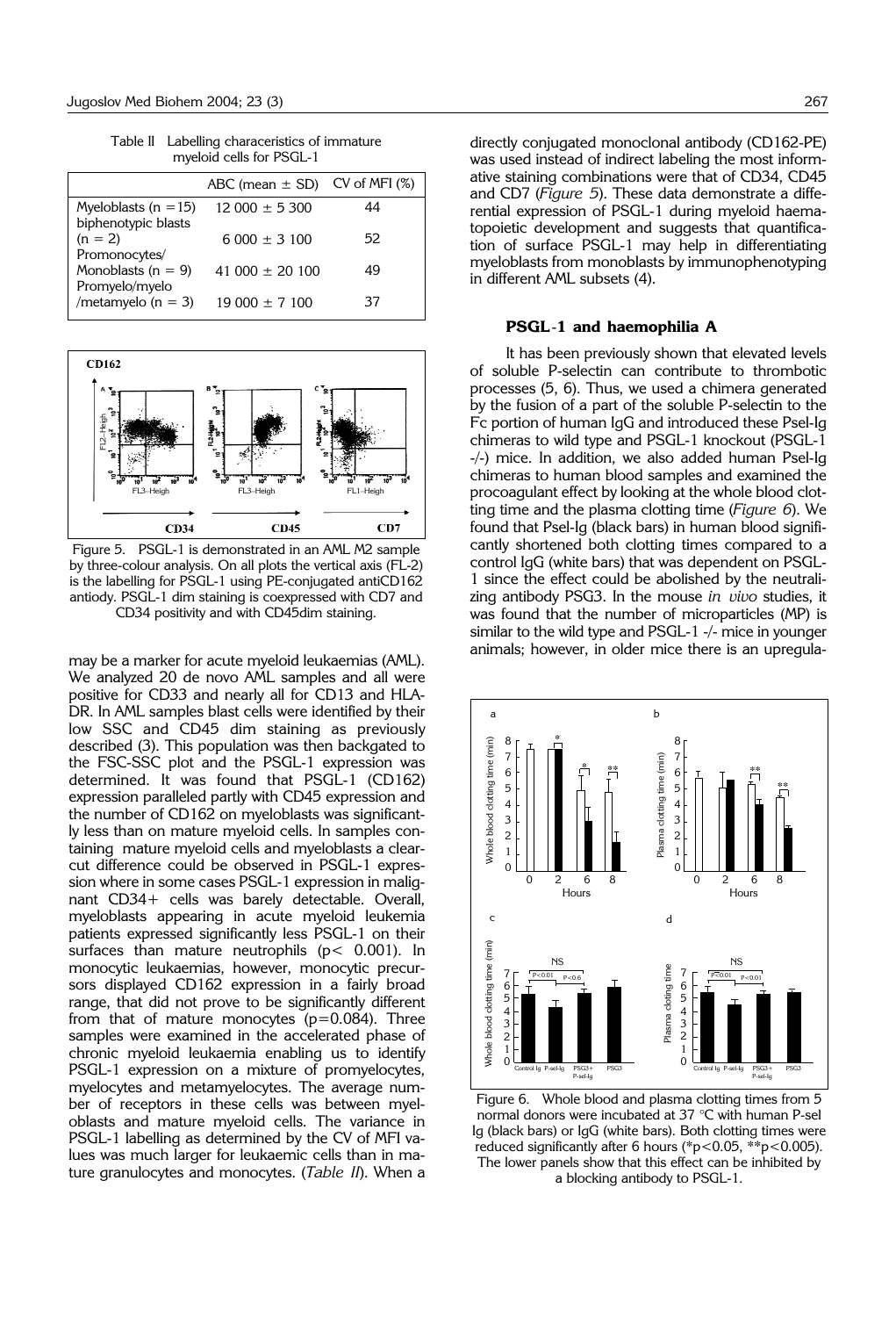Table III Role of age and PSGL-1 in MP formation

| MP number $PSGL-1$ +/+            | $PSGL-1$ -/-     | p value |
|-----------------------------------|------------------|---------|
| $9 - 12$ weeks 12 173 $\pm$ 2 243 | $14\,399 + 2746$ | 0.54    |
| 17-20 weeks 29 404 $\pm$ 2 941    | $18183 \pm 1532$ | < 0.001 |
| After administration of Psel-Iq   |                  |         |
| MP number/ $\mu$ L 833 $\pm$ 137  | $382 \pm 101$    | < 0.003 |
| TF $(\%)$ 7.3 $\pm$ 1.5           | $2.9 \pm 0.3$    | < 0.02  |

Table IV Mouse *in vivo* studies

|             | Normal $(n = 8)$ | Hemophiliac ( $n = 8$ ) |        |
|-------------|------------------|-------------------------|--------|
| <b>APTT</b> |                  |                         |        |
| IgG         | $23.2 \pm 0.5$   | $38.0 \pm 1.5$          |        |
| Psel-Ig     |                  | $31.5 \pm 0.7$          | < 0.02 |
| <b>PCT</b>  |                  |                         |        |
| IgG         | $263 \pm 12$     | $316 \pm 16$            |        |
| Psel-Ig     |                  | $249 \pm 10$            | < 0.01 |

tion of MP number that cannot be observed in the knockout animals. The number of isolated MP was also higher in the wild type animals after Psel-Ig challenge and these MP expressed significantly more tissue factor as well (*Table II*). Since the addition of Psel-Ig was clearly procoagulant in wild type mice, we tried to exploit this phenomenon in a disorder where there is insufficient thrombin generation due to a clotting factor deficiency. Thus, Psel-Ig was administered to haemophila A mice with a factor VIII level below 1%. It was found that already 6 hours after the injection of Psel-Ig the plasma clotting time (PCT) and the activated partial clotting time (APTT) were significantly shortened (*Figure 7*). In addition, the P-sel-Ig treated haemophilia mice generated more micropartiles with elevated tissue factor concentration and showed a significant improvement in fibrin formation as evidenced by the tail bleeding assay (*Figure 8*). Similar procoagulant effect could be demonstrated in human haemophilia model where an ex vivo stimulation was carried out in 3 severely haemophilic blood samples, and the MP number and thrombin generation were followed by a chromogenic assay. In both cases the human Psel-Ig had a significant prothrombotic effect compared to the control IgG (*Table V*). This means that the missing factor VIII can be bypassed by providing another source of thrombin generation. In addition, the soluble form of PSGL-1 is now used as an effective P-selectin blocking agent at both functional and molecular level (7) that ameliorates coronary blood flow in various pathological states. Based on these studies, we can



Figure 7. Psel-Ig treated hemophilia A mice generate more microparticles (MP) and the ratio of tissue factor expressing MP was also increased compared to IgG treated animals (upper panels). P-sel-Ig treated animals had significantly shorter tail bleeding time compared to IgG treated mice.

Table V Human ex vivo studies  $(n = 3)$ 

| Microparticle #             |                                     |            |  |  |  |
|-----------------------------|-------------------------------------|------------|--|--|--|
| IgG<br>$22\,700 \pm 6\,500$ | $P$ sel-IG<br>$92\,700 \pm 18\,000$ | ${}< 0.04$ |  |  |  |
| TF/FX activity (mOD/min)    |                                     |            |  |  |  |
| lgG<br>$4.5 \pm 0.5$        | $P$ sel-IG<br>$7.9 \pm 1.10$        | ${}< 0.05$ |  |  |  |

establish the role of Psel-PSGL-1 interaction in the generation of procoagulant microparticles and hypothesize, that the use of Psel-Ig may be an alternative way to induce fibrin formation in coagulopathies (8).

In conclusion, we propose that PSGL-1, a heavily glycosylated mucin, may be impicated in several ways in the pathogenesis and diagnosis of various haematological disorders.